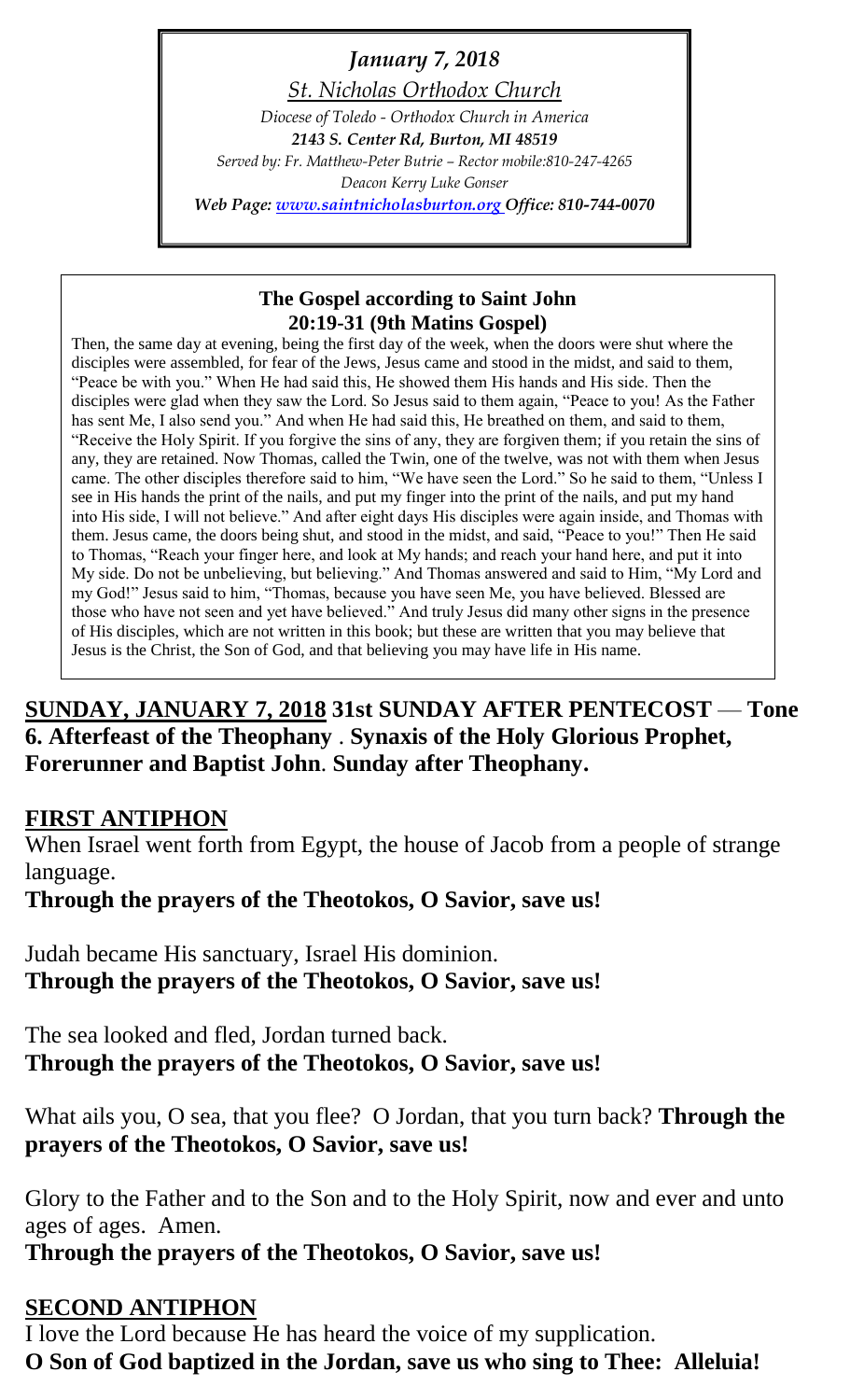Because He inclined His ear to me, therefore I will call on Him as long as I live. **O Son of God baptized in the Jordan, save us who sing to Thee: Alleluia!**

The snares of death encompassed me; the pangs of hell laid hold on me. I suffered distress and anguish, then I called upon the name of the Lord.

# **O Son of God baptized in the Jordan, save us who sing to Thee: Alleluia!**

Gracious and righteous is the Lord, and our God is merciful. **O Son of God baptized in the Jordan, save us who sing to Thee: Alleluia!**

Glory to the Father and to the Son and to the Holy Spirit, now and ever and unto ages of ages. Amen.

Only-begotten Son and immortal Word of God, Who for our salvation didst will to be incarnate of the holy Theotokos and ever-virgin Mary, Who without change became man and wast crucified, Who art one of the Holy Trinity, glorified with the Father and the Holy Spirit: O Christ our God, trampling down death by death, save us!

## **THIRD ANTIPHON**

## **O give thanks to the Lord, for He is good, for His mercy endures forever! (Tone 1)** When Thou, O Lord, wast baptized in the Jordan, the worship of the Trinity was made manifest! For the voice of the Fa

Father bare witness to Thee, and called Thee His beloved Son! And the Spirit, in the form of a dove, confirmed the truthfulness of His word. O Christ our God, Who hast revealed Thyself and hast enlightened the world, glory to Thee!

## **Let the house of Israel say: For He is good, for His mercy endures forever!**

When Thou, O Lord, wast baptized in the Jordan, the worship of the Trinity was made manifest! For the voice of the Father bare witness to Thee, and called Thee His beloved Son! And the Spirit, in the form of a dove, confirmed the truthfulness of His word. O Christ our God, Who hast revealed Thyself and hast enlightened the world, glory to Thee!

## **Let the house of Aaron say: For He is good, for His mercy endures forever!**

When Thou, O Lord, wast baptized in the Jordan, the worship of the Trinity was made manifest! For the voice of the Father bare witness to Thee, and called Thee His beloved Son! And the Spirit, in the form of a dove, confirmed the truthfulness of His word. O Christ our God, Who hast revealed Thyself and hast enlightened the world, glory to Thee!

## **Let those who fear the Lord say: For He is good, for His mercy endures forever!**

When Thou, O Lord, wast baptized in the Jordan, the worship of the Trinity was made manifest! For the voice of the Father bare witness to Thee, and called Thee His beloved Son! And the Spirit, in the form of a dove, confirmed the truthfulness of His word. O Christ our God, Who hast revealed Thyself and hast enlightened the world, glory to Thee!

## **THE SMALL ENTRANCE**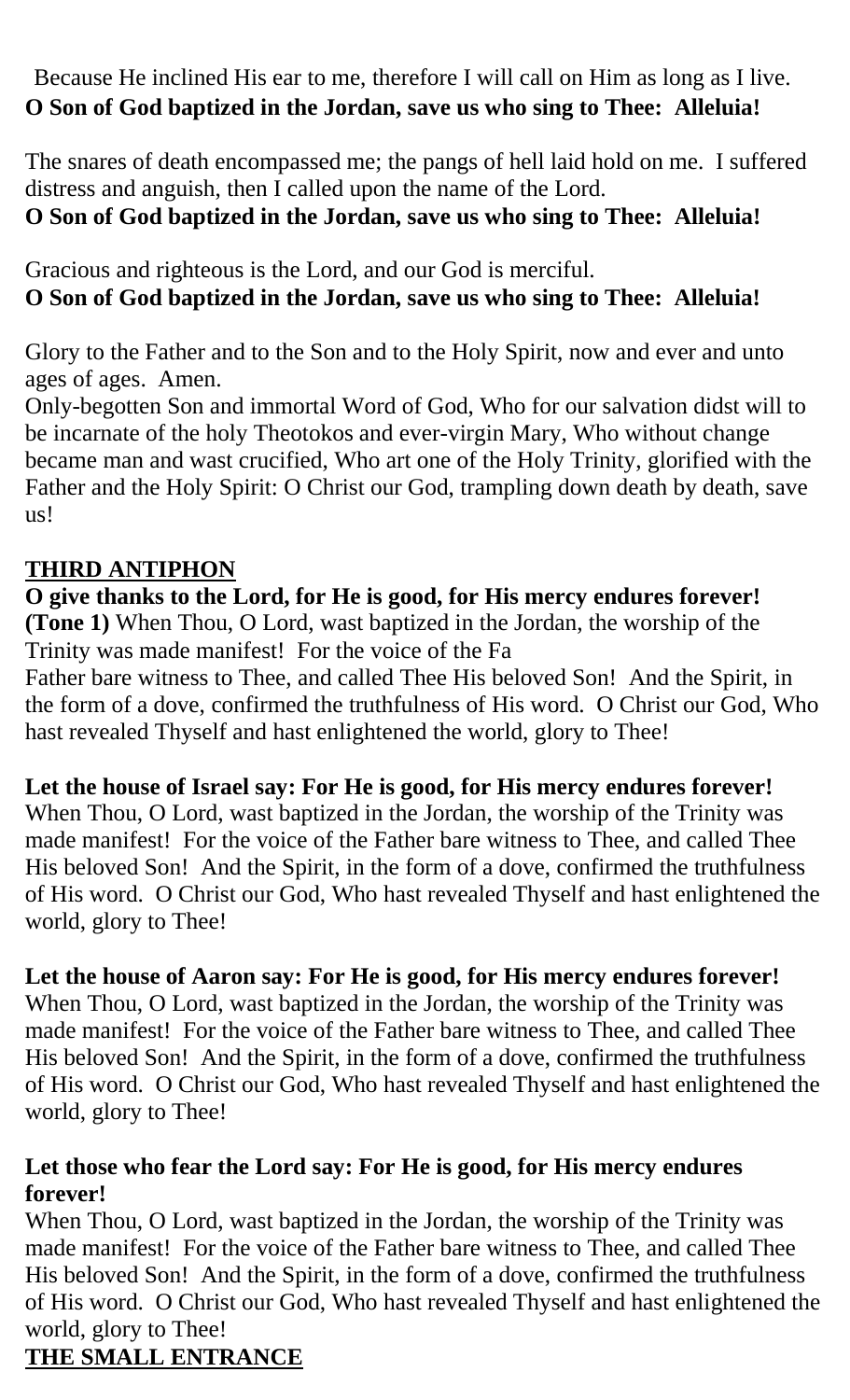- *Deacon:* Wisdom! Let us attend!
- *Choir:* Come, let us worship and fall down before Christ...

## **TROPARIA**

**(Tone 6)** The angelic powers were at Thy tomb the guards became as dead men.

Mary stood by Thy grave, seeking Thy most pure Body. Thou didst capture hell, not

being tempted by it. Thou didst come to the Virgin, granting life. O Lord who didst

rise from the dead: glory to Thee!

**(Tone 1)** When Thou, O Lord, wast baptized in the Jordan, the worship of the Trinity was made manifest! For the voice of the Father bare witness to Thee, and called Thee His beloved Son! And the Spirit, in the form of a dove, confirmed the truthfulness of His word. O Christ our God, Who hast revealed Thyself and hast enlightened the world, glory to Thee!

**(Tone 2)** The memory of the righteous is celebrated with songs of praise, but the Lord's testimony is sufficient for you, O Forerunner. You were shown indeed to be the most honorable of the Prophets, for in the waters you baptize the One Whom you preached. After suffering with joy on behalf of the truth, you proclaimed even to those in hell the God Who appeared in the flesh, Who takes away the sin of the world//

and grants us great mercy!

**(Tone 4)** In truth you were revealed to your flock as a rule of faith, a model of meekness, and teacher of abstinence, so you won the

heights by humility, and riches by poverty, O Holy Father Nicholas, intercede with Christ God to save our souls.

## **KONTAKION**

**(Tone 4)** Today Thou hast appeared to the universe, and Thy light, O Lord, hast shone on us, who with understanding praise Thee: Thou hast come and revealed Thyself, O Light Unapproachable!

# *The Prokeimenon in the Seventh Tone:* **The righteous one shall rejoice in the Lord / and shall set his hope on Him.**

*v.* **Hear my voice, O God, when I pray to Thee.**

## **THE READING FROM THE ACTS OF THE HOLY APOSTLES (19:1-8) In**

**those days**, while Apollos was at Corinth, that Paul, having passed through the upper regions, came to Ephesus. And finding some disciples he said to them, "Did you receive the Holy Spirit when you believed?" So they said to him, "We have not so much as heard whether there is a Holy Spirit." And he said to them, "Into what then were you baptized?" So they said, "Into John's baptism." Then Paul said, "John indeed baptized with a baptism of repentance, saying to the people that they should believe on Him who would come after him, that is, on Christ Jesus." When they heard this, they were baptized in the name of the Lord Jesus. And when Paul had laid hands on them, the Holy Spirit came upon them, and they spoke with tongues and prophesied. Now the men were about twelve in all. And he went into the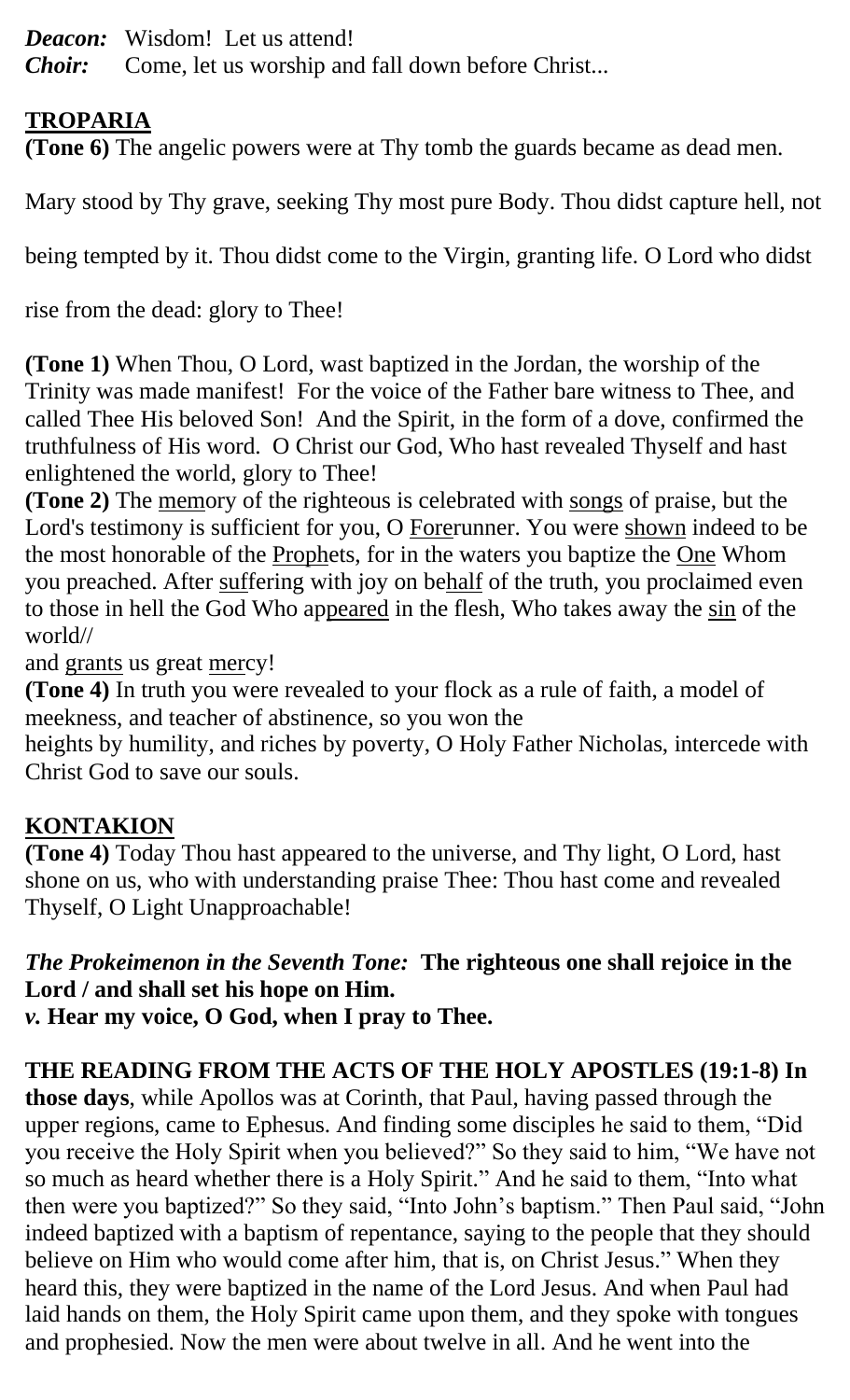synagogue and spoke boldly for three months, reasoning and persuading concerning the things of the kingdom of God.

## *Alleluia, Tone 5*

- *v.* **Light dawns for the righteous, and joy for the upright of heart.**
- *v.* **Rejoice in the Lord, O ye righteous; and give thanks at the remembrance of His Holiness.**

### **THE HOLY GOSPEL ACCORDING TO JOHN (1:29-34)**

At that time John saw Jesus coming toward him, and said, "Behold! The Lamb of God who takes away the sin of the world! This is He of whom I said, 'After me comes a Man who is preferred before me, for He was before me.' I did not know Him; but that He should be revealed to Israel, therefore I came baptizing with water." And John bore witness, saying, "I saw the Spirit descending from heaven like a dove, and He remained upon Him. I did not know Him, but He who sent me to baptize with water said to me, 'Upon whom you see the Spirit descending, and remaining on Him, this is He who baptizes with the Holy Spirit.' And I have seen and testified that this is the Son of God."

### **COMMUNION HYMN**

Praise the Lord from the heavens! Praise Him in the highest! Alleluia! Alleluia! Alleluia!

### **THE OUTDOOR BLESSING OF WATER WILL TAKE PLACE AT THE CONCLUSION OF THE DIVINE LITURGY. EVERYONE, PLEASE JOIN US FOR OUR ANNUAL EPIPHANY BANQUET FOLLOWING THE BLESSING OF WATER**

**Theophany** is the Feast which reveals the Most Holy Trinity to the world through the Baptism of the Lord (Mt.3:13-17; Mark 1:9-11; Luke 3:21-22). God the Father spoke from Heaven about the Son, the Son was baptized by the Saint John the Forerunner, and the Holy Spirit descended upon the Son in the form of a dove. From ancient times this Feast was called the Day of Illumination and the Feast of Lights, since God is Light and has appeared to illumine "those who sat in darkness," and "in the region of the shadow of death" (Mt.4:16), and to save the fallen race of mankind by grace.

In the ancient Church it was the custom to baptize catechumens at the Vespers of Theophany, so that Baptism also is revealed as the spiritual illumination of mankind.

The origin of the Feast of Theophany goes back to Apostolic times, and it is mentioned in The Apostolic Constitutions (Book V:13). From the second century we have the testimony of Saint Clement of Alexandria concerning the celebration of the Baptism of the Lord, and the night vigil before this Feast.

There is a third century dialogue about the services for Theophany between the holy martyr Hippolytus and Saint Gregory the Wonderworker. In the following centuries, from the fourth to ninth century, all the great Fathers of the Church: Gregory the Theologian, John Chrysostom, Ambrose of Milan, John of Damascus, commented on the Feast of Theophany.

The monks Joseph the Studite, Theophanes and Byzantios composed much liturgical music for this Feast, which is sung at Orthodox services even today. Saint John of Damascus said that the Lord was baptized, not because He Himself had need for cleansing, but "to bury human sin by water," to fulfill the Law, to reveal the mystery of the Holy Trinity, and finally, to sanctify "the nature of water" and to offer us the form and example of Baptism.

On the Feast of the Baptism of Christ, the Holy Church proclaims our faith in the most sublime mystery, incomprehensible to human intellect, of one God in three Persons. It teaches us to confess and glorify the Holy Trinity, one in Essence and Indivisible. It exposes and overthrows the errors of ancient teachings which attempted to explain the Creator of the world by reason, and in human terms.

The Church shows the necessity of Baptism for believers in Christ, and it inspires us with a sense of deep gratitude for the illumination and purification of our sinful nature. The Church teaches that our salvation and cleansing from sin is possible only by the power of the grace of the Holy Spirit, therefore it is necessary to preserve worthily these gifts of the grace of holy Baptism, keeping clean this priceless garb, for "As many as have been baptized into Christ, have put on Christ" (Gal 3:27).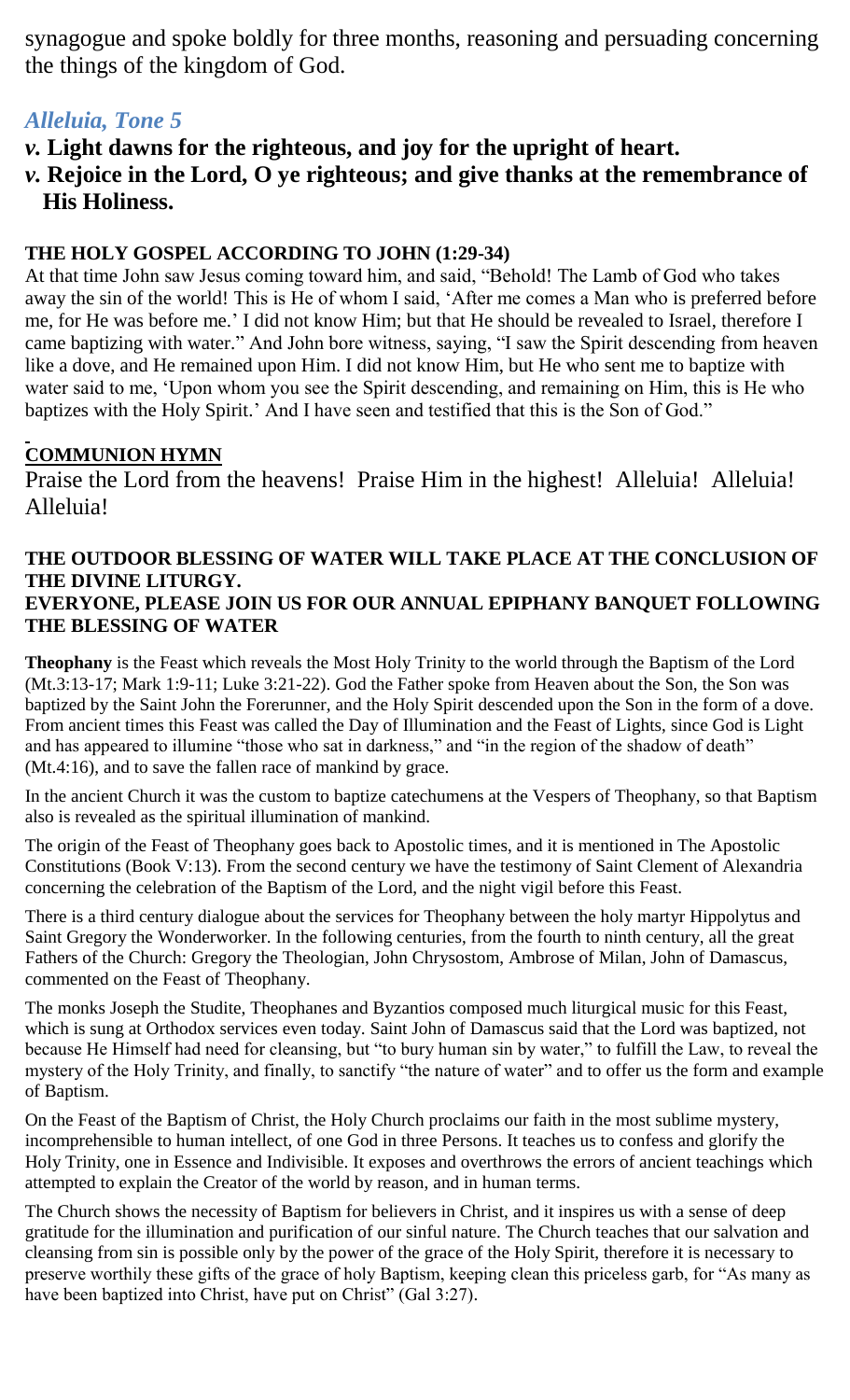#### January 7, 2018



#### **CANDLE INTENTIONS FOR THE HEALTH AND BLESSINGS OF**

Fr. Tom, Fr. Dimitri, Deacon Anthony, Reggie, Allen, Deborah, Joann, Gloria, Luba, Kosta, Jimmy, Laurie, David, Helen, Anna, Walt, Zina, Vladimir, Nicolai, Dorothy, Michael, Nicolai, Allison, Stojan, Mira, Bosa, Jeanette, Nicholas, Margaret, Joseph, Gladys, Ted, Marlene, my family and friends Joe Tome Special Intention Joe Tome Helen Popoff, Alex Popoff, Anna Branoff & Elen Servinis Alex & Magda Popoff Prayer & blessings for Bosa Kantor and family Bosa Kantor Bosa Kantor

**CANDLE INTENTIONS FOR BLESSED REPOSE** Peter Popoff & John Naum Alex & Magda Popoff



**WELCOME** to all our friends and visitors. Please join us for our luncheon in our fellowship hall.

**COFFEE HOUR** Volunteers are needed to help serve coffee and donuts for the month of January. Please see the sign-up sheet outside of the kitchen. Call or email the parish office as well as signing up, if you'd like to sponsor the donuts and/or coffee.

#### **OUR CHARITY MINISTRIES**

**HOPE IN A BOX** is collecting Toilet Paper for the month of January. Place the items in the blue box in the hall. Catholic Charities Community Closet will distribute the items.

**FOOD DRIVE** Place non-perishable food items in the other blue box in the hall

**PRAYER LISTING** On the table in the hall is a booklet with the names of all the living and fallen asleep members of Saint Nicholas parish. This is the booklet Fr. Matthew uses to remember our parishioner at the preparation of the bread and wine for Liturgy. Please use the red pencil on the table to make any corrections or additions. The hope is to print out a copy of this booklet to each parish family so that you may remember in prayer all of our fellow parishioners.

**2018 CALENDARS** are located in the narthex. One calendar per family, please.

**2018 PLEDGE CARDS** Please fill out and sign your pledge card even if you don't know the amount of your pledge yet. Remember in order to be considered a member here at St. Nicholas you must return a signed pledge card.

**2018 OFFERING ENVELOPES** are ready to be picked up in the parish hall. If you give regularly (whether or not you filled out a pledge card) it's a tremendous help if you use the numbered envelopes. Please check to see if you have a box with your name on it, even if you marked No on your pledge card for them. If you do not see envelopes with your name on them and did request them, let Marcia know so that she can get envelopes for you

**ANNUAL MEETING** The Annual Meeting of Saint Nicholas Parish will be held on Sunday, January 14, 2018 beginning with a short prayer service after the Divine Liturgy. The Meeting will then reconvene in the Parish Hall. **All parish organizations must prepare a report, oral or written, to be given at this meeting.**

**THEOPHANY DOVES** are sponsored by Philip Bakousidis & family for Health & Blessings, Gerry Bakousidis & family for Health & Blessings and Calvin & Ruth Conrad.

#### *CHRISTMAS FLOWER DONATIONS Poinsettias*

*(2) Stojan & Mira Prusac & family In Memory of Danica, Milosh, Mary, Milka, Luke, Mara, Ljubomir, Mile, Evica, Dushan, Draginja, Damyan & Dushan (1) Mary Batzos In memory of Alex Georgopoulos, Kosta Georgopoulos & Demitra Georgopoulos*